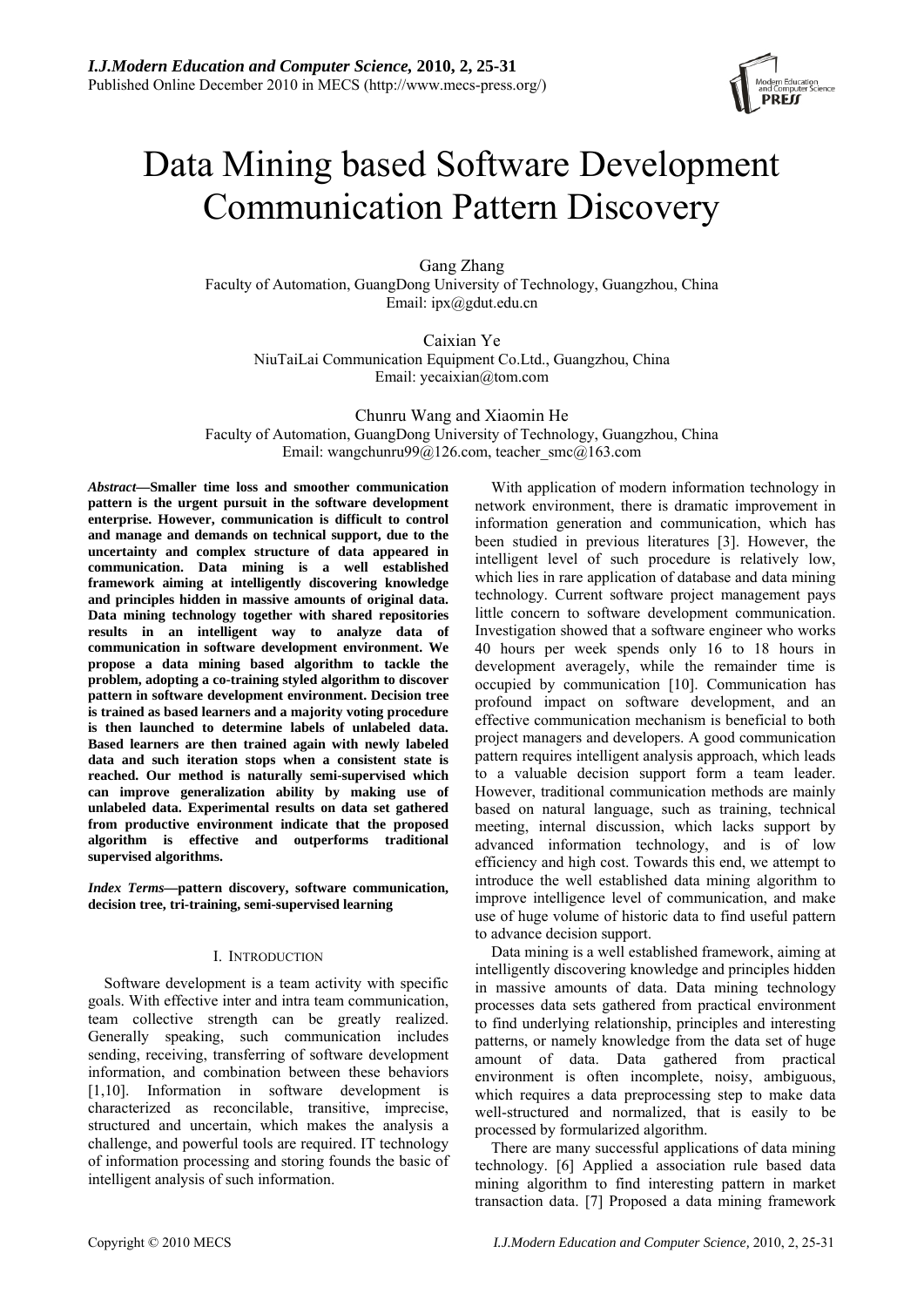in field of expert system design. They applied different data mining algorithm to score each subscriber in some concerned properties and made a comparison. [8] Investigated different clustering algorithms in analysis of a customer topology for a telecommunication company. Multiple factor analysis and weighted attributes were adopted in their work. They showed that both were effective for the target task. [9] proposed a priori-gen like algorithm to find frequent tree structure on a multi-core system. Their algorithm is essence in tree like data analysis in data mining.

When it comes to software development information analysis, the main point lies in how to collection and normalized data from practical environment, and how to discover the underlying patterns from massive information communication between developers and staff. Note that there is little done in software development information mining, while it is essential similarity between software information mining and other previous successful application [10,11].

The work in this paper is well motivated by the observation of challenge of software development information analysis and various successful applications of data mining technology, accompanied with rapid development of data mining algorithm.

Decision tree (DT) is a well studied data mining model to classify samples [12]. Information gain is calculated to evaluate the importance of each attribute associated with samples to the final classification task. Traditional DT only deals with labeled data in training procedure, namely the supervised learning. However, in software development information mining, labeled sample is rare and cost of labeling a sample is very high. We adopt semi-supervised learning to tackle this problem. Following [13]'s idea, we use a co-training styled algorithm to determine labels of unlabeled samples. In details, we first train three DTs with slightly different initial parameters by bootstrapping original training data set. Then a majority voting procedure is performed to determine the label of unlabeled data. And then update the training set and retrained DTs with newly training data set. With several iterations, we finally get all DTs into a consistent state, which yields the final predictor by ensemble of them.

The remainder of this paper is structured as following: Section 2 describes the basic concepts of intelligent communication pattern of software development. Section 3 presents the design of a decision tree based co-training styled algorithm to analyze communication data. Section 4 describes the experimental results and discussion. Finally there is a conclusion followed by several issues for future work presented in Section 5.

## II. INFORMATION COMMUNICATION PATTERN OF SOFTWARE DEVELOPMENT

We introduce data mining and share repositories technology into software development information analysis to find useful pattern intelligently. To cut cost of communication in software development, the essential

point is to reduce activity that people are involved directly, and to improve the level of information sharing.

#### *A. Intelligent Information communication Pattern*

With data mining and share repositories technology, programmer can obtain consultation and solution from central shared knowledge repositories, instead of consulting to other staff. Higher-level leaders and internal auditors can obtain data from development team members directly and do analysis with project leaders. With historical data, we can evaluate background and features that lead to communication problems, so as to avoid problems that may cause loss. Therefore reducing cost of human communication, maintaining an active communication pattern is good to increase the effectiveness of communication. We propose a framework of intelligent information communication pattern as shown in Fig. 1.



Figure 1. Intelligent Information Communication Framework

Some notes for Fig. 1:

a) Communicated data sets: Experience of development team members, problems encountered, expert information and Internet resources are collected to establish a data warehouse.

b) Share repositories: Data in communicated data sets is preprocessed and mined to get the knowledge and solutions to problems, and then it is stored into the classified shared repositories. Managers make decisions and staff can get a viable solution from share repositories when encountering a technical problem.

c) Data mining methods set: Data mining algorithms and pattern designed by technical staff.

d) Arrows and direction: Direction and line of information transmission.

# *B. Features of Intelligent Communication Pattern*

a) Application of data mining technology. Processed by data mining technology, knowledge can be obtained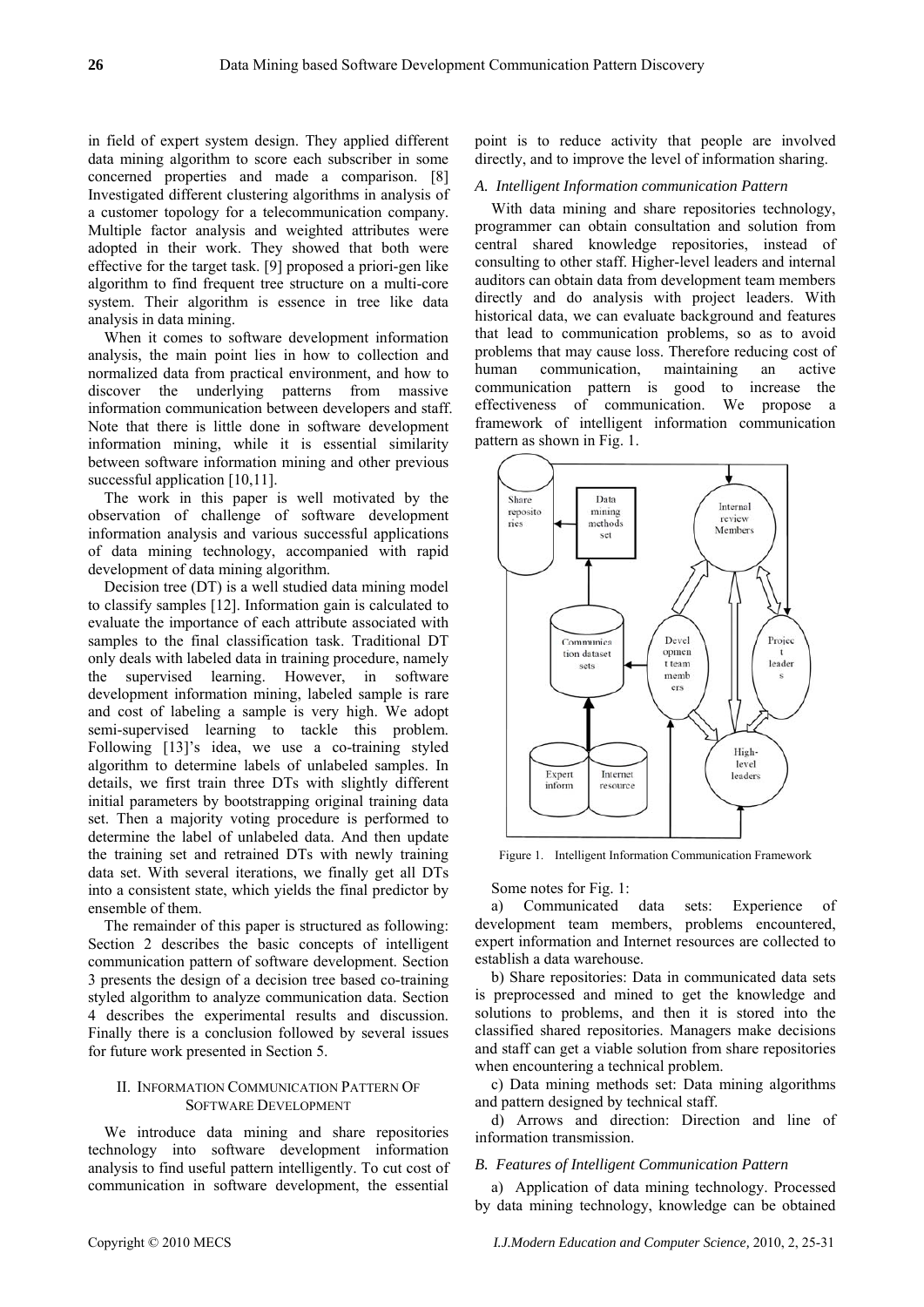from software development communication information and stored into shared repositories by categories. The optimal solution to the communicated question will be searched from share repositories. Moreover, it provides an effective way to identify and evaluate reason and type of problems, which is helpful in controlling and reducing ratio of great accidents.

b) Categorical shared repositories are required. Shared repositories can improve information transmission speed and reduce frequency of direct communication between people. Everyone in software development can acquire knowledge from shared repositories.

c) Strong communication pattern is of natural time loss. Shared repositories make communication channels for the team members smooth, and there is no need to do any direct communication. Direct communication is needed only when shared repositories can't provide such information.

## III. MINING COMMUNICATION PATTERN

Appling data mining technology to intelligent information communication pattern discovery would play an increasing important role in software development management procedure. Machine intelligence based knowledge shared repository is the best complement of human communication, education and training, which breaks the constraint of time and space, giving real time response and working in parallel. It greatly reduces the loss caused by direct interaction between staff.

#### *A. The Data Mining Model*

A data preprocessing procedure is launched to get a clean and normalized data set for model construction.

Data preprocessing [6, 13] stands for processing large volume of incomplete, noisy and inconsistent data gathering from practical environment, including data summarization, data transformation, data integration, data reduction and data cleaning. Data cleaning can be used to remove noise in the data set, fill in missing values, smooth noisy data, identify or remove outliers, and resolve inconsistencies; data integration aims at merging multiple sources to form a unified database; data transformation is for normalization of data; data reduction can reduce the overall size of data set by gathering, removing redundant features or clustering data samples. The design of data mining models and algorithms form the framework of data mining of information communication. The data mining model of information communication is shown in Fig. 2.

# *B. Main Algorithm*

Some critical issues frequently appeared in the software development communication, lead to interruption of development procedure, data error and so on, which may cause serious loss. Moreover, such issues would not be easily detected. It would be of very big trouble to software development without real-time detection of such issues.



Figure 2. Data Mining Model of Information Communication

Based on the observation of the features of data in communication, we propose a co-training styled Decision Tree based algorithm Decision Tree Voting (DTV). The proposed algorithm is based on a previous successful cotraining styled algorithm tri-training proposed in [13]. DTV makes use of human labeled data and unlabeled simultaneously and it is a real semi-supervised algorithm.

1) Decision Tree Attributes Selection

The essence of semi-supervised learning is to improve learner's generalization ability by correlation statistical distribution estimation on massive unlabeled sample. [7] Proposed a semi-supervised learning algorithm named tritraining, whose main idea was to generate three classifiers from the original labeled example set with slightly different initial parameters setting. Then a majority voting procedure is performed to determine labels of unlabeled data. Then the newly labeled data is added to the training set and learners are trained again. With several iterations, it would reach a consistent state finally.

The proposed algorithm requires selection of three initial classifiers. Previous work proved that in a majority voting like ensemble learning, higher accuracy and diversity between individual learner results in better generalization ability, meaning higher accuracy of the final ensemble learner [21]. The unlabeled data set is often large due to the high cost of human labeling. In order to get different based classifier, we consider two strategies. The first is to train based learners by bootstrap training data set. And the second is related to the type of based learners we choose. In our work, we use DT as based learner, thus we choose different splitting properties to get different separation Eigen functions. With both strategies mentioned above, we finally get DTs of high diversity.

A key issue in DT training is the choice of splitting properties. We adopt three metrics in evaluating importance of each property, which are information gain, Gini index and Goodman-Kruskal synthetic index.

*a) Information Gain*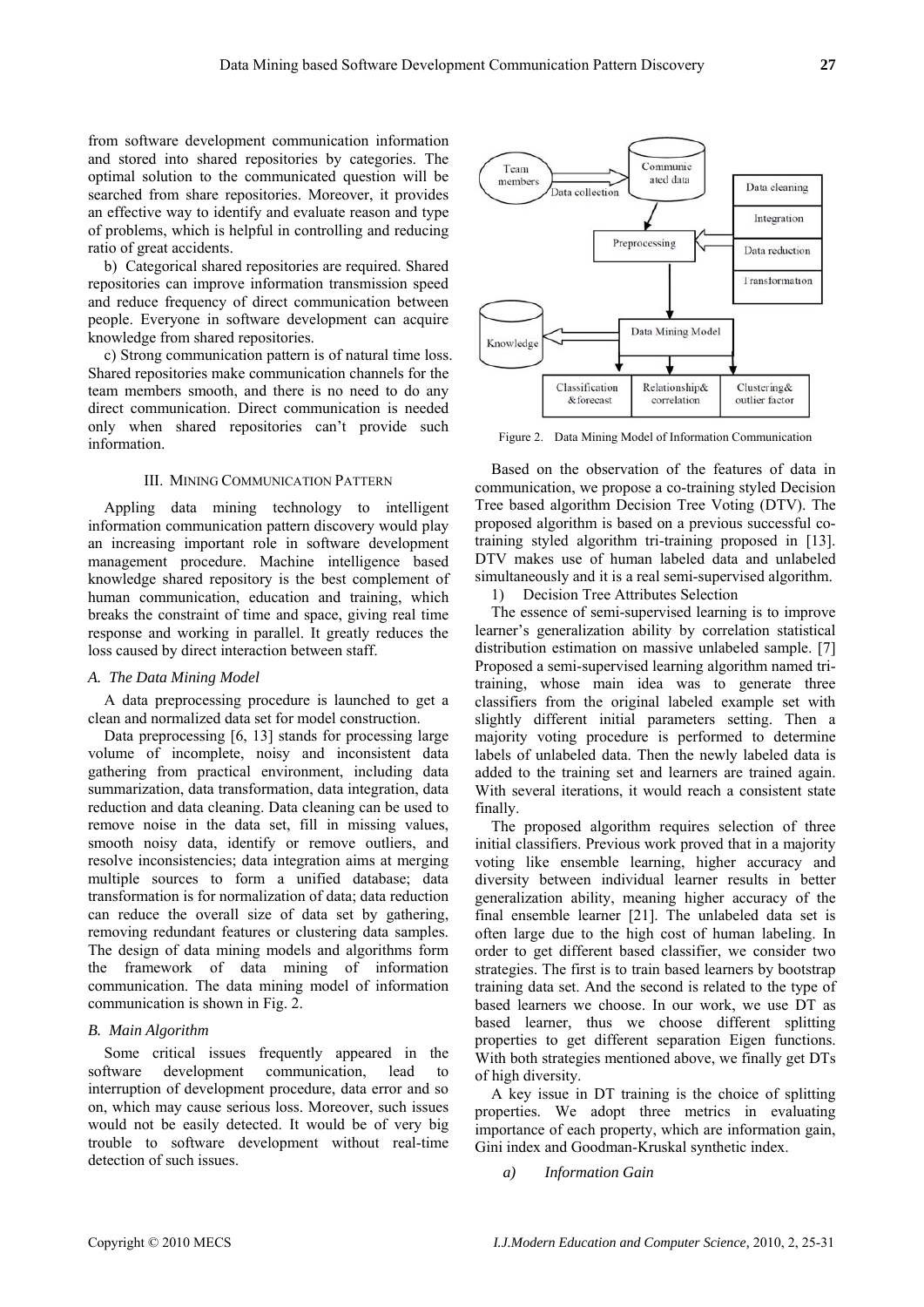Let  $D$ , be a training set of labeled samples, with class labels, defined as  $D = \{(x, y) | x \in X, y \in Y\}$ , in which  $X$  is the sample set and  $Y$  is the class label set of countable finite values.

Denote  $x_i = (x_{i1}, x_{i2}, \dots, x_{id}) \in X$  for *d* attributes of each sample in X and  $Y = \{c_1, c_2, ..., c_m\}$  for *m* distinct class labels. Let  $|D|$  be the total number of samples D in and  $\left|D(c_k)\right|$  be the number of samples of class label  $c_k$ , respectively.

For constructing a DT, each node represents a partition of samples by a certain property. We often choose the property of most information in partition the current samples set. We define information gain for a set of samples in partition as Eq. (1).

$$
\text{Info}(S) = -\sum_{i=1}^{m} p_i * \log_2(p_i) \tag{1}
$$

where S stands for the samples set to be partitioned, and  $p_i = |D(c_i)|/|D|$  which means the probability of any sample belongs to class  $c_i$ .

Define  $\text{Info}_A(S)$  as information evaluation of partition set S by attribute A, where  $S_A(A_j)$  stands for samples in S with value  $A_j$  in attribute  $A_j$ .

$$
\text{Info}_{A}(S) = -\sum_{j=1}^{v} (|S_{A}(A_{j})|/|S|) * \text{Info}(S_{A}(A_{j})) \quad (2)
$$

Info  $_A(S)$  is the expected information evaluation of introducing attribute  $A$  in partition  $S$ . Information gain of attribute is then obtained as Eq. (3).

$$
gain(A,S)=Info(S)-InfoA(S)
$$
 (3)

We choose the attribute that leads to maximum  $gain(A, S)$  as the splitting attribute.

## *b) Gini Index*

Gini Index is a metric for measurement of node impurity in a DT. It means in a sample set associated with a node in a DT, the degree of all samples belong to the same class. Formally, we define Gini target function as Eq. (4).

Gini(A,S) = 
$$
1 - \sum_{i=1}^{m} p_i^2
$$
 (4)

in which  $p_i$  is defined the same as in previous sub section. We choose the attribute that leads to minimum  $Gini(A, S)$  as the splitting attribute.

## *c) Associated index based on Goodman-Kruskal*

It is a numerical measurement of partition on finite set. It builds a partition metric by construction a DT, based on Goodman-Kruskal [9,13] coefficient *GK* . We give a formal definition as following.

Let 
$$
P_1 = \{B_1, B_2, ..., B_m\}
$$
 and  $P_2 = \{C_1, C_2, ..., C_n\}$ 

are two partitions of a sample set  $D$ . The Goodman-Kruskal coefficient  $GK$  is defined as Eq. (5).

$$
GK(P_1, P_2) = 1 - \sum_{i=1}^{m} \max_{1 \le j \le n} |B_i \subseteq C_j| \qquad (6)
$$

We then define a metric for partitions of a set of samples, denoted as  $dGK$ . We have:

$$
dGK(P_1, P_2) = GK(P_1, P_2) + GK(P_2, P_1) \tag{7}
$$

Smaller  $dGK$  value means better partition ability of certain attribute. With  $dGK$  based attribute selection, we can get DT of smaller size.

2) Critical Issue Mining with DTV algorithm

Let  $L$  be labeled sample set and  $|L|$  denotes its size.

Let  $U$  be unlabeled sample set and  $|U|$  denotes its size. Three DTs classifiers are training with training data sets generated by bootstrapping the labeled sample set *L* . A sample is randomly selected from unlabeled sample set  $U$  whose label is determined by a majority voting procedure of three DTs. This newly labeled sample is added to the training data set *L* and three DT classifiers are trained again. [7] Proved that this procedure can reduce noise to an outstanding degree.

Three decision trees voting classification algorithm based on tri-training applied to the critical issues mining is shown as Algorithm 1.

| Algorithm 1 DTV                                         |
|---------------------------------------------------------|
| Input: Labeled Set $L$                                  |
| Unlabeled Set $U$                                       |
| Output: Labels of samples in $U$                        |
| for $k = 1$ to 3<br>1:                                  |
| $L_i = bootstrap(L)$<br>2:                              |
| $DT(i) = train$ $DT(L_i)$<br>3:                         |
| 4:<br>end                                               |
| 5: $L \rightarrow S$                                    |
| 6: While $U$ not empty                                  |
| 7:<br>$L_i = bootstrap(S)$ $i=1,2,3$                    |
| $U \rightarrow U$<br>8:                                 |
| Label $U_i$ , with $DT(i)$<br>9:                        |
| Select sample subset $P_i$ by optimal strategy<br>10:   |
| $L_i \cup P_i \rightarrow L_i$<br>11:                   |
| $DT(i) = train$ $DT(L_i)$<br>12:                        |
| $L_1 \cup L_2 \cup L_3 \rightarrow S$<br>13:            |
| Update labels in S by majority voting of $DT(i)$<br>14: |
| 15:<br>End                                              |
|                                                         |

## IV. EXPERIMENT AND DISCUSSION

We perform the experiment to evaluate the proposed algorithm on a real software development communication data set, which was gathered from a software R&D company during 2006-2008, targeting at the critical issues for data mining research. The data set contains binary-labels samples only, with values Yes and No.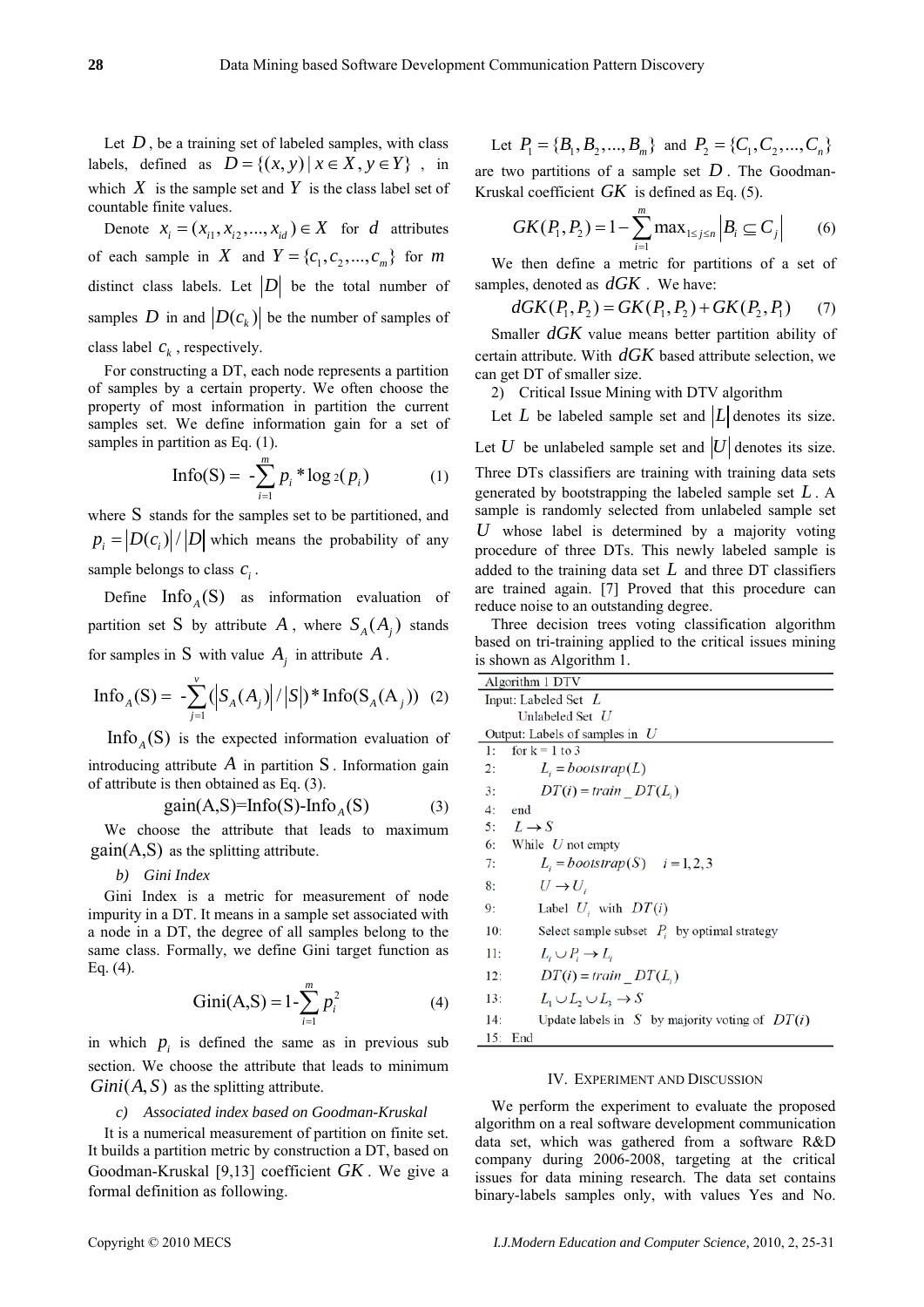Each sample in the data set is of 48 attributes which describes several original and statistical properties in communication of software development. To simply the experiment, we launch data preprocess to clean and normalize the original data set. All attributes are converted to categorical ones, which are suitable for Decision Tree. Though some modified version of DT can deal with numerical attributes effectively, we refer to the simple version of DT so as to focus the classification ability of the model.

Since the result of the proposed algorithm would be used by software developers and administrators in the company, we randomly select 4280 records as the experimental data set to fit for the data scale and accuracy requirement of the proposed algorithm. The data set is randomly divided into two parts, in which the first part is training data set with 2020 records and testing set with 2260 records. ID3 is used as the DT training algorithm with three different metrics mentioned in Section 3 as attribute importance evaluation. We train DTs with different metric and evaluate their performance. Experiments repeat 10 times with randomly partition of training and testing data set. Since the proposed DTV algorithm is naturally semi-supervised, a transductive learning procedure is performed, which means testing data set is also used in the model training step.

TABLE I illustrates the accuracy and improvement through semi-supervised learning of unlabeled data.

TABLE I. ACCURACY OF DTV

|                  | Total | DT <sub>1</sub> |       | DT <sub>2</sub> |       | DT3   |       |
|------------------|-------|-----------------|-------|-----------------|-------|-------|-------|
|                  | (%)   | $a\%$           | $b\%$ | $a\%$           | $b\%$ | $a\%$ | $b\%$ |
| Set1             | 6.86  | 9.12            | 24.78 | 11.87           | 42.21 | 10.18 | 32.61 |
| Set2             | 6.21  | 10.32           | 39.83 | 13.11           | 52.63 | 11.67 | 46.79 |
| Set <sub>3</sub> | 6.00  | 10.94           | 45.16 | 10.01           | 40.10 | 9.32  | 35.62 |

In TABLE I, column title *Total* stands for the ensemble accuracy of three DTs through majority voting. Sub columns with titles *a* and *b* stand for accuracy of each DT before and after learning from unlabeled data. We can see from the initial experimental setting, unlabeled data can greatly improve the classification accuracy.

We vary the ratio between labeled and unlabeled data set to test the ability of processing unlabeled data of the DTV algorithm. We set the ratio between labeled and unlabeled as 1:4, 1:3 and 1:2. TABLE II, III and IV shows experimental results in these different settings.

TABLE II. ACCURACY OF DTV RATIO 1:4

|                  | Total  | DT <sub>1</sub> |       | DT <sub>2</sub> |       | DT3   |       |
|------------------|--------|-----------------|-------|-----------------|-------|-------|-------|
|                  | $(\%)$ | $a\%$           | $b\%$ | $a\%$           | $b\%$ | $a\%$ | $b\%$ |
| Set1             | 25.13  | 10.76           | 57.18 | 12.01           | 52.21 | 11.00 | 56.23 |
| Set2             | 20.68  | 10.27           | 50.34 | 8.95            | 56.72 | 11.02 | 46.71 |
| Set <sub>3</sub> | 13.15  | 8.62            | 34.45 | 8.85            | 32.70 | 9.25  | 29.06 |

TABLE III. ACCURACY OF DTV RATIO 1:3

|                  | DT <sub>1</sub><br>Total |       | DT <sub>2</sub> |       | DT3   |       |       |
|------------------|--------------------------|-------|-----------------|-------|-------|-------|-------|
|                  | (%)                      | $a\%$ | $b\%$           | $a\%$ | $b\%$ | $a\%$ | $b\%$ |
| Set1             | 25.13                    | 10.76 | 57.18           | 12.01 | 52.21 | 11.00 | 56.23 |
| Set2             | 20.68                    | 10.27 | 50.34           | 8.95  | 56.72 | 11.02 | 46.71 |
| Set <sub>3</sub> | 13.15                    | 8.62  | 34.45           | 8.85  | 32.70 | 9.25  | 29.06 |

TABLE IV. ACCURACY OF DTV RATIO 1:3

|                  | Total  | DT <sub>1</sub> |       | DT <sub>2</sub> |       | DT3   |       |
|------------------|--------|-----------------|-------|-----------------|-------|-------|-------|
|                  | $(\%)$ | $a\%$           | $b\%$ | $a\%$           | $b\%$ | $a\%$ | $b\%$ |
| Set1             | 15.43  | 7.04            | 54.37 | 9.01            | 41.61 | 8.05  | 47.83 |
| Set2             | 11.45  | 8.12            | 29.08 | 8.52            | 25.59 | 7.13  | 37.73 |
| Set <sub>3</sub> | 10.22  | 7.02            | 31.31 | 7.10            | 30.53 | 7.25  | 29.06 |

From TABLE II to IV, we can see that with different ratio between labeled and unlabeled data, there is great accuracy improvement of DTs after learning from unlabeled data. Moreover, with fewer amounts of labeled data, there is accuracy cut-down of individual DT. But after ensemble of individual DT, we finally nearly equal accuracy of the target model. This fact indicates the proposed DTV algorithm can improve diversity of individual learners by different training set and splitting attributes selection, which helps improve the final prediction accuracy of ensemble learners. The proposed DTV algorithm outperforms a single DT with the same training data set, while it is able to make use of unlabeled data to further improve the generalization ability.

We use identification rate and accuracy of software communication mining to evaluate the direct impact of the result of the proposed algorithm.

*identification* 
$$
rate = \frac{M}{|D|}
$$
 (8)

$$
accuracy = \frac{M}{N} \tag{9}
$$

*M* stands for the number of sample that the model gives correct labels.  $|D|$  stands for the total number of testing samples. *N* stands for the total number of samples that are actually correct. TABLE IV illustrates the prediction result on testing data set.

TABLE IV. PREDICTION RESULT ON TESTING DATA SET

|                      | <b>Prediction</b>                               |     |      |  |  |  |  |
|----------------------|-------------------------------------------------|-----|------|--|--|--|--|
|                      | <b>Critical</b><br><b>Not Critical</b><br>Total |     |      |  |  |  |  |
| <b>Not Critical</b>  | 1510                                            | 48  | 1558 |  |  |  |  |
| <b>Real Critical</b> | 28                                              | 674 | 702  |  |  |  |  |
| <b>Total</b>         | 1538                                            | 722 | 2260 |  |  |  |  |

From TABLE IV, it can be concluded that: *identification*  $rate = 674 / 702 = 96%$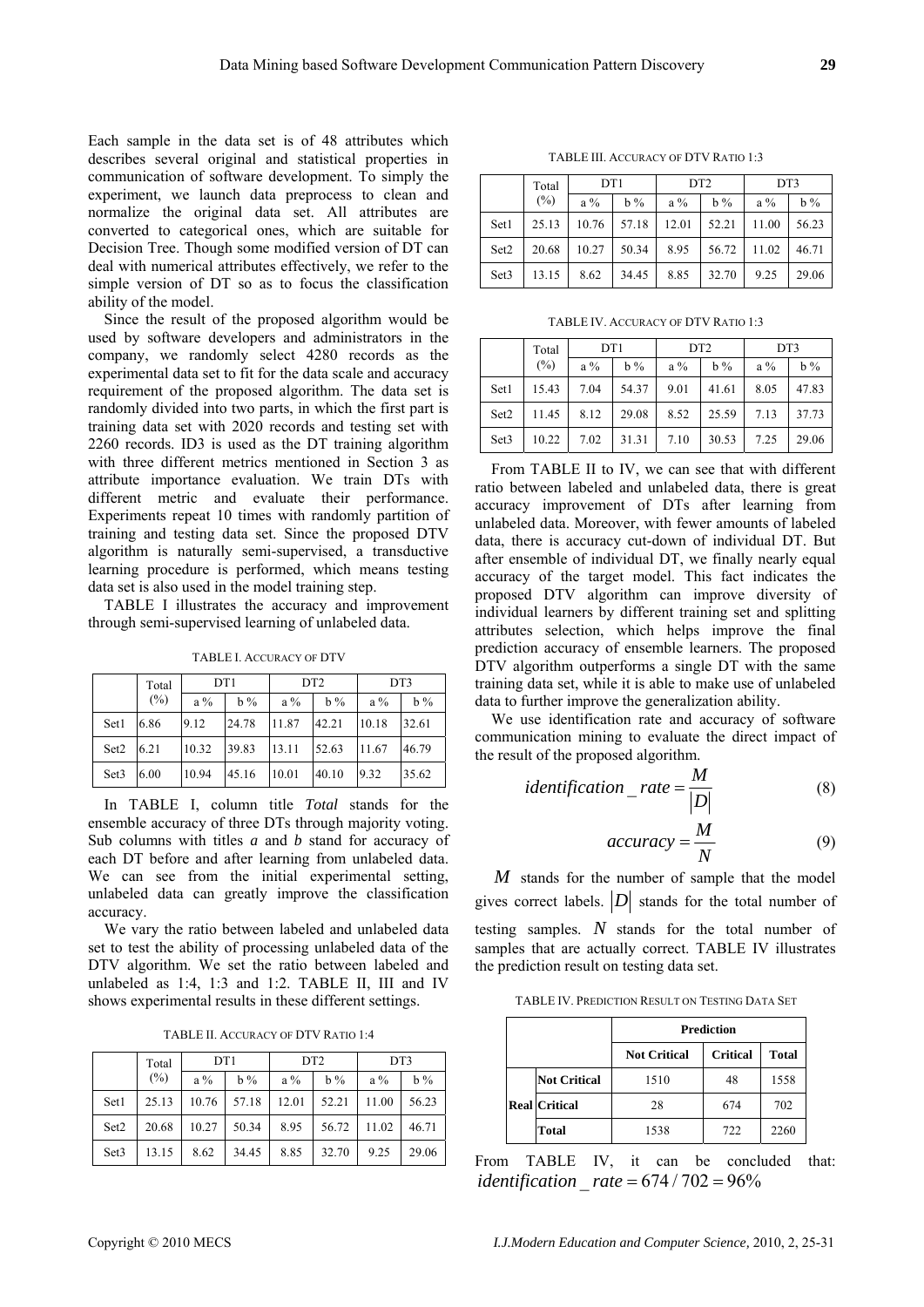$accuracy = 674 / 722 = 93.4\%$ 

Both are higher than 90% which indicates it is effective for the communication data mining with 2006- 2008 data sets. The proposed DTV algorithm is fit for key issue mining in software development communication.

To evaluate the metric for splitting attribute selection, we also present some experimental result of the performance of all of these metrics. We use the following experiment setting. The first is that we select top k attributes to construct the model, and test classification accuracy on the testing data set. We vary k from 3 to 15. The comparison result is shown as Fig. 3.



Figure 3. Comparison of Three Metrics for Attribute Selection

From Fig. 3 we can see that three metrics have difference performance in attribute selection. Goodman-Kruskal index give the lowest error rate of all. But for the cases of preserving 3 and 15 attributes, they perform almost equally. This is mainly because they all consider the information gain while Goodman-Kruskal and Gini take some additional information into account.

For the second experiment setting, we aim at testing whether these metrics can make use of unlabeled data. We do the experiment in a semi-supervised learning framework. The size of DT is set to 20 nodes. We train DTs with different ratio between labeled and unlabeled data and record the accuracy on testing data set. Fig. 4 shows the classification accuracy of DTs with different attribute selection metrics.



Figure 4. Three Metrics for Semi-Supervised Learning

In Fig. 4 the X-axis is percentage of training data within the whole data set for training (labeled and unlabeled data). We can see that Goodman-Kruskal is of lowest classification error rate and more stable than the other two metrics.

# V. CONCLUSION

In this paper, a framework for intelligent information communication pattern is presented. We propose a cotraining styled algorithm DTV to perform semisupervised learning based on the previous successful tritraining algorithm. The proposed algorithm focuses on mining critical issues in software development communication. Experimental results show that the proposed algorithm is effective to discover underlying pattern in practical environment, which would help managers and administrators make decision.

At the same time, the proposed DTV algorithm is of theoretical benefit. It overcomes the shortcomings of single DT algorithm in improving generalization ability by unlabeled data, which leads to a complete semisupervised method.

Future work includes further study on the structure of software development communication information, and evaluation of importance of several issues to the final result. Towards different application framework, various well studied data mining and machine learning algorithms can be applied by significant modification of such methods.

## ACKNOWLEDGMENT

This work was supported in part by a grant from GDUT Higher Education Research Fund (2009C01, 2009D06).

#### **REFERENCES**

- [1] Vineeth Mekkat, Ragavendra Natarajan. Performance characterization of data mining benchmarks. Proceedings of TKDD, 2010, 3.
- [2] Ted E. Senator, On the efficacy of data mining for security applications. In Proceedings of International Conference on Knowledge Discovery and Data Mining, 2009, 6.
- [3] Huang Ming, Niu Wenying, Liang Xu. An improved decision tree classification algorithm based on ID3 and the application in score analysis, Chinese Control and Decision conference, 2009 , 1876-1878.
- [4] Carson Kai-Sang Leung, Efficient algorithms for mining constrained frequent patterns fromuncertain data, ACM 2009, 6.
- [5] Damon Fenacci, Björn Franke, John Thomson. Workload characterization supporting the development of domainspecific compiler optimizations using decision trees for data mining, SCOPES, 2010, 5.
- [6] Hilderman, R. J., Carter, C. L., Hamilton, H. J., Cercone, N. Mining market basket data using share measures and characterized itemsets. In Proceedings of PAKDD-98. Melbourne, Australia. 72–86.
- [7] Hung, S., Yen, D., Wang, H. Applying data mining to telecom churn management. In: Expert Systems and Applications 31, pp.515-524, 2006.
- [8] Abascal, E., Lautre, I., Mallor, F. Data mining in a bicriteria clustering problem. 17. In Proceedings of European Journal of Operational Research 173, pp.705-716, 2006.
- [9] Shirish Tatikonda, Srinivasan Parthasarathy. Mining treestructured data on multicore systems. In Proceedings of the VLDB Endowment, 2009.
- [10] Sumathi, S., Sivanandam, S. Introduction to Data Mining and its Applications. Springer-Verlag Berlin Heidelberg, 2006.